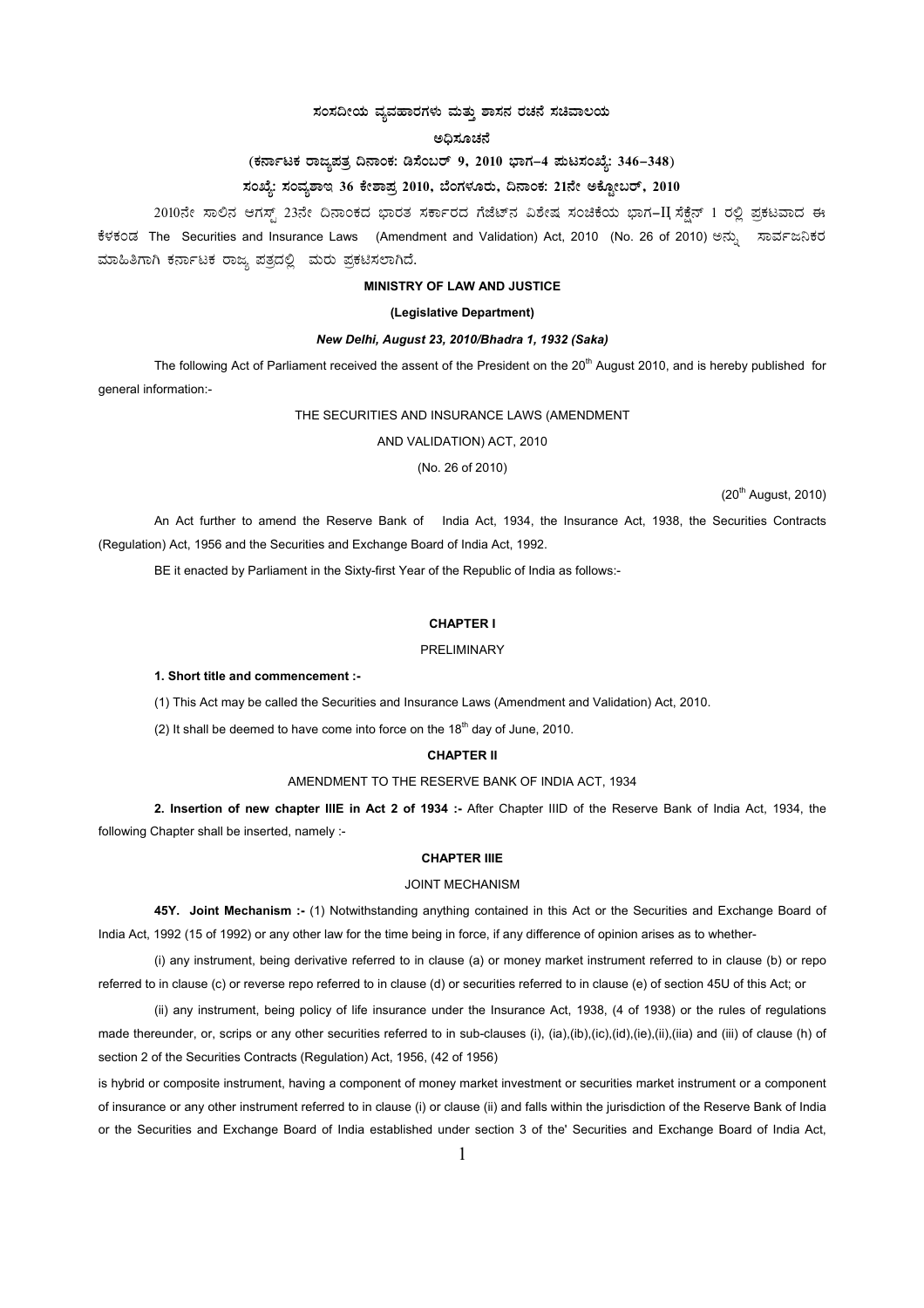1992 (15 of 3 1992) or the Insurance Regulatory and Development Authority established under section 3 of the Insurance Regulatory and Development Authority Act, 1999 (4I of 1999) or the Pension Fund Regulatory and Development Authority constituted by the Resolution of the Government of India number F.No. I (6)2007-PR, dated the 14th November, 2008, such difference of opinion shall be referred to a Joint Committee consisting of the following, namely:-

(a) the Union Finance Minister - ex officio Chairperson;

(b) the Governor, Reserve Bank of India - ex officio Vice-Chairperson;

(c) the Secretary, Department of Economic Affairs in the Ministry of Finance, Government of India - ex officio Member;

(d) the Secretary, Department of Financial Services in the Ministry of Finance, Government of India – ex officio Member;

(e) the Chairperson, Insurance Regulatory and Development Authority – ex officio Member;

(f) the Chairman, Securities and Exchange Board of India - ex officio Member;

(g) the Chairperson, Pension Fund Regulatory and Development Authority - ex officio Member.

(2) The Secretary, Department of Financial Services in the Ministry of Finance, Government of India shall be the convener of the meetings of the Joint Committee referred to in sub-section (1).

(3) In case of any difference of opinion referred to in sub-section (1), any Member of the Joint Committee referred to in clauses (b), (e), (f) or (g) of that sub-section may make a reference to the Joint Committee.

(4) The Joint Committee shall follow such procedure as it may consider expedient and give, within a period of three months from the date of reference made under sub-section (3), its decisions thereon to the Central Government.

(5) The decision of the Joint Committee shall be binding on the Reserve Bank of India, the Securities and Exchange Board of India, the Insurance Regulatory and Development Authority and the Pension Fund Regulatory and Development Authority.".

#### **CHAPTER III**

### **AMENDMENT TO THE INSURANCE ACT, 1938**

**3. Amendment of section 2 of Act 4 of 1938 :-** In the Insurance Act, 1938, in section 2, after clause (11), the following Explanation shall be inserted and shall be deemed to have been inserted with effect from the 9th day of April, 2010, namely:-

*'Explanation:-* For the removal of doubts, it is hereby declared that "Life insurance business" shall include any unit linked insurance policy or scrips or any such instrument or unit, by whatever name called, which provides a component of investment and a component of insurance issued by an insurer referred to in clause (9) of this section.'.

### **CHAPTER IV**

#### **AMENDMENT TO THE SECURITIES CONTRACTS (REGULATION) ACT, 1956**

**4. Amendment Of Section 2 of Act 42 of 1956 :-** In the Securities Contracts (Regulation) Act, 1956, in section 2, in clause (h), after sub-clause (id), the following *Explanation* shall be inserted and shall be deemed to have been inserted with effect from the 9th day of April, 2010, namely :-

'Explanation.- For the removal of doubts, it is hereby declared that "securities" shall not include any unit linked insurance policy or scrips or any such instrument or unit, by whatever name called, which provides a combined benefit risk on the life of the persons and investment by such persons and issued by an insurer referred to in clause (9) of section 2 of the Insurance Act, 1938. (4 of 1938).;

### **CHAPTER V**

#### **AMENDMENT TO THE SECURITIES AND EXCHANGE BOARD OF INDIA ACT, 1992**

**5. Amendment of section 12 of Act 15 of 1992 :-** In the Securities and Exchange Board of India Act, 1992, in section 12, in sub-section (l B), the following Explanation shall be inserted and shall be deemed to have been inserted with effect from the 9th day of April, 2010, namely :-